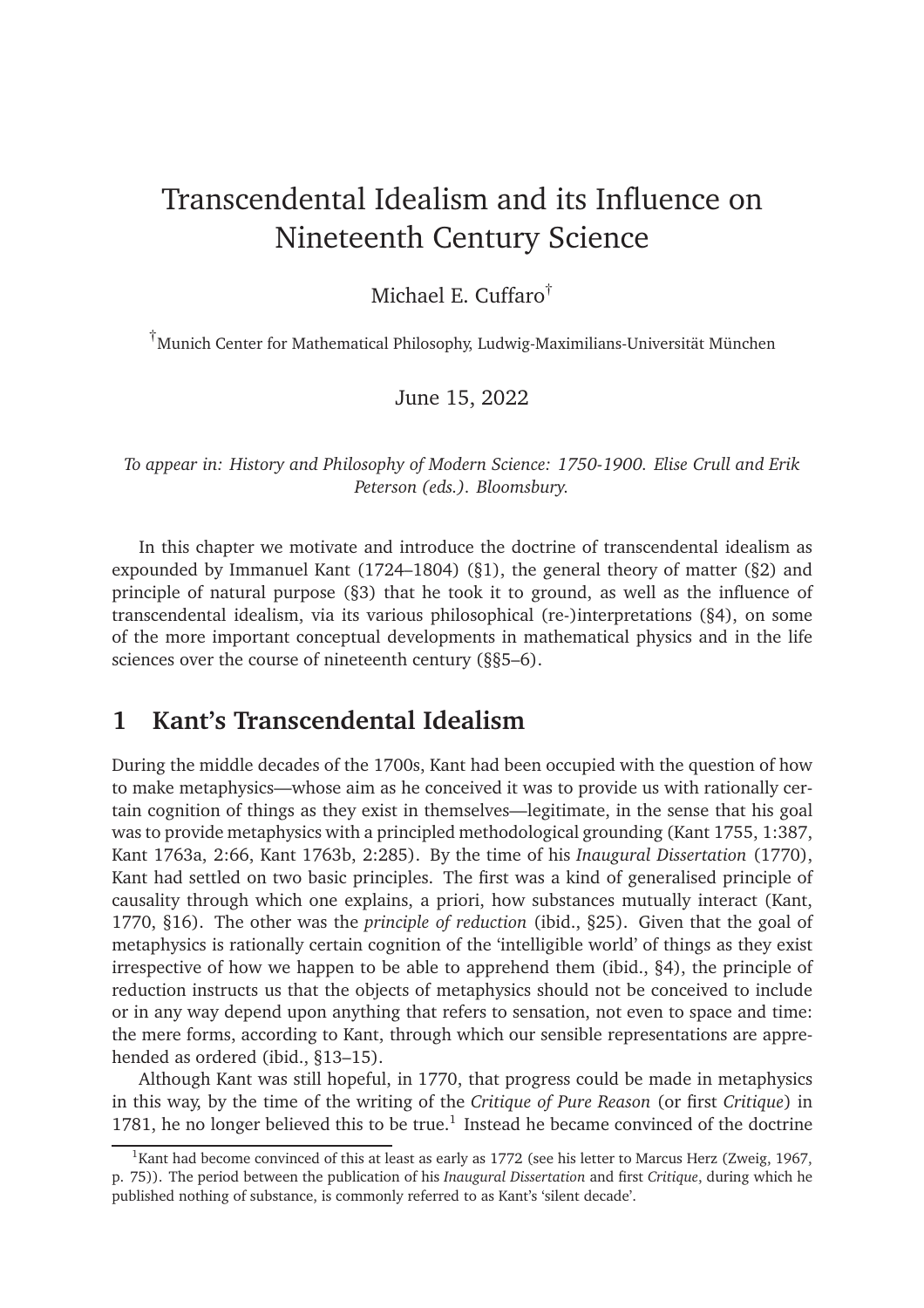he was to call *transcendental idealism* (A[2](#page-1-0)6–28/B42–44),<sup>2</sup> which declares that cognition of the intelligible world is, for us, impossible, and that cognition, for us, must be understood to be relative to the sensible conditions under which we, as rational subjects, are able to apprehend an object. Since our cognition is *discursive* [\(Allison](#page-12-0), [2004](#page-12-0), 11–19) in the sense that to know an object is to subsume our intuition of it under some concept; and since intuitions of external objects are mediated by our *faculty of sensibility*, while concepts arise from the spontaneous activity of our *faculty of understanding*, this entails that cognition requires the contribution of both (A51/B75). Metaphysical cognition, which must not refer to experience in any way, is therefore not possible for us.

If such cognition were possible, then besides analytic knowledge, obtained from unpacking (in the sense of the logic of Kant's time) what is entailed by a given concept, it would also include synthetic knowledge, wherein two or more distinct concepts are cognised as necessarily connected in some way. When Kant declares metaphysical cognition (which is, by hypothesis, a priori) to be impossible what he really means is synthetic a priori cognition. There is, however, another kind of synthetic a priori knowledge that is not metaphysical. This is our knowledge of mathematics, most vividly illustrated by geometry. Simply analytically unpacking the concepts of a straight line, an angle, and the number three, according to Kant, will not allow us to cognise how the sum of a triangle's angles, for example, are related to a right angle. But by *constructing* a triangle via spatial intuition in accordance with Euclid's postulates, we can understand how the various aspects of that figure necessarily relate to one another (A715-717/B743-745).

Kant's goal in the first *Critique* is to explain how synthetic a priori knowledge is possible in general and to investigate its limits (B19). In both cases the answer is provided by *possible experience*. The forms of possible experience are known a priori, and since it is through these forms that appearances are represented as ordered (A20–A22/B34–36), the kind of knowledge they yield is synthetic knowledge. Possible experience is also the limit of this kind of cognition insofar as it is only in reference to it that synthetic a priori cognition may be obtained. While traditional metaphysics will be disappointed by this, such cognition is far from trivial, and in the first part of the first *Critique*, Kant lays out a basic conceptual framework with which to characterise it.

The experience of an object considered as such, according to Kant, is comprised of two distinct aspects: the intuition, mediated by sensibility, through which the object appears to us, and the concept of the understanding whereby we combine the various intuitions of it under a given rule. The two forms through which objects appear are space and time, associated with outer and inner sense, through which we intuit external objects and our own mental states, respectively (A22/B37). These forms are *pure*—Kant also calls them pure intuitions—since they refer to the form of an appearance as such rather than to what is actually given in sensation (A20/B34–B35). Similarly, pure concepts are forms of thought (A51/B75). In *transcendental logic*, which unlike general logic does not abstract completely away from the content of cognition, these pure forms are called the *categories*: of *Quantity* (*unity*, *plurality*, *allness*), of *Quality* (*reality*, *negation*, *limitation*), of *Relation* (*inherence*, *causality*, *community*), and of *Modality* (*possibility*, *existence*, *necessity*) (A80/B106); they correspond to the logical forms of judging (A79/B105) in relation to objects which can be given to us in intuition (A62/B87).

Besides the categories, which apply to a given object of experience, the understanding provides us with *synthetic a priori principles* (A159-235/B198-294) for what can be an

<span id="page-1-0"></span> $2$ I have followed the common convention to prefix page numbers from the first and second editions of the first *Critique* with 'A' and 'B', respectively.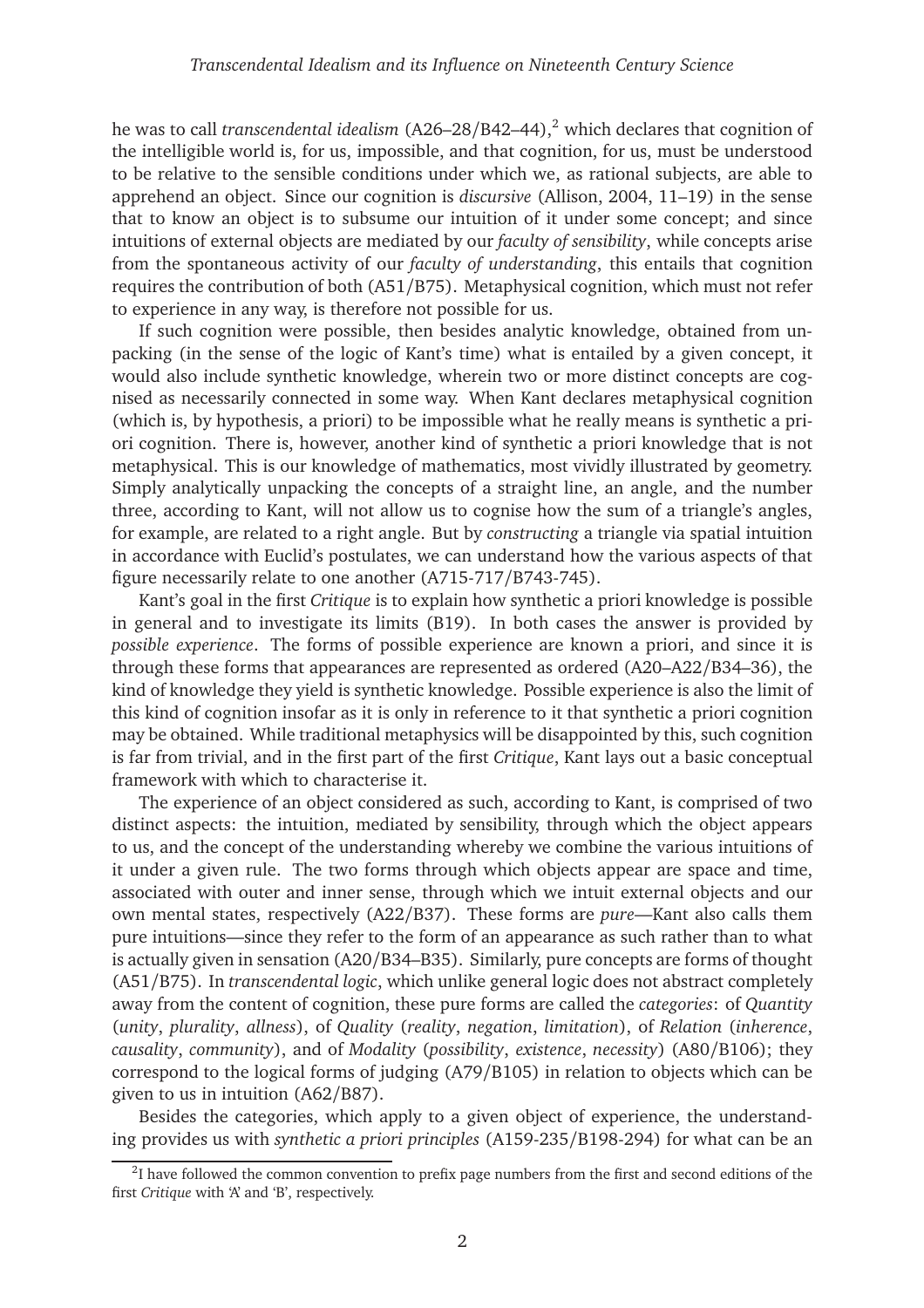object of experience at all, which we uncover when we consider the rules, or *schemata*, which govern the way that the categories are applied (A137–147/B176–187). This use is either mathematical or dynamical, the former relating to the intuition itself through which an object appears, and the latter to the existence of an appearance as such (A160/B199). According to the *mathematical principles*: the *Axioms of intuition* and *Anticipations of perception*, the appearance of a thing must be apprehended as having a determine extension (A163/B204) and a particular degree of intensity (A166/B208). These are *constitutive* for appearances insofar as they tell us what an appearance must be like if it is to exist for us at all. The *dynamical principles*: the *Analogies of experience* and the *Postulates of empirical thought as such*, are *regulative* for appearances; they connect given appearances together in time and thus presuppose that these have already been apprehended. According to the *Analogies of experience*, all changes in time presuppose a permanent substance as their basis (A182–183/B225–226), they occur in accordance with the law of cause and effect (A189/B232), and all substances perceived to be simultaneous in space are mutually interacting (A211/B256). The *Postulates of empirical thought as such* tell us (A218/B265–266) that our conception of a given object must either cohere with the formal conditions for an experience in general (as a merely possible object), be related (as an actual object) via the analogies of experience to some actual perception, or else its coherence with some perception must be understood to follow necessarily from the universal conditions of experience.

The third faculty involved in cognition is the faculty of *reason*, through which we draw connections between the understanding's concepts. Although reason is merely regulative for experience, through an unavoidable illusion brought about by the nature of our cognitive power (A295/B352), its principles appear to us as constitutive for the existence of objects in general. But with the illusions of reason exposed (A341/B399–A404/B431) and the contradictions that follow from them avoided (A405/B432–A566/B594), the way becomes clear for a reconceptualisation of metaphysics as a system of methodological principles for the investigation of nature (A643–668/B671–696).

# <span id="page-2-0"></span>**2 Kant's Metaphysical Foundations of Natural Science**

With the first *Critique* having thus provided the ground, Kant then proceeded to work out his own metaphysical system in his *Metaphysical Foundations of Natural Science* (1786).[3](#page-2-1) Natural science, in the proper sense, according to Kant, considers its objects entirely from the point of view of a priori principles, as opposed to the descriptions of mere empirical regularities one finds in an improperly so-called natural science. The former is also called pure, the latter applied, natural science [\(Kant](#page-14-0), [1786,](#page-14-0) 4). The pure part of any science (whether the science as a whole is pure or not) divides into its mathematical part and its metaphysical part. The former is concerned with what is constructible in intuition given a mathematical representation of an object. The latter contains the principles relating to the existence of such a thing. They further divide into principles that make nature, in general, possible at all, and principles relating to particular natures, i.e., particular kinds of things; where the most general distinction one can make, in the latter case, is between corporeal and thinking nature (ibid., 5). Empirical psychology, which pertains to thinking nature, is not a proper natural science, according to Kant; since mathematics is not applicable to it, it can only be a historical doctrine. Therefore only a doctrine of corporeal nature can be a natural science in the proper sense, from which it follows that we can identify the meta-

<span id="page-2-1"></span> $3$ For an extended commentary on this work, see [Friedman](#page-13-4) [\(2013a\)](#page-13-4).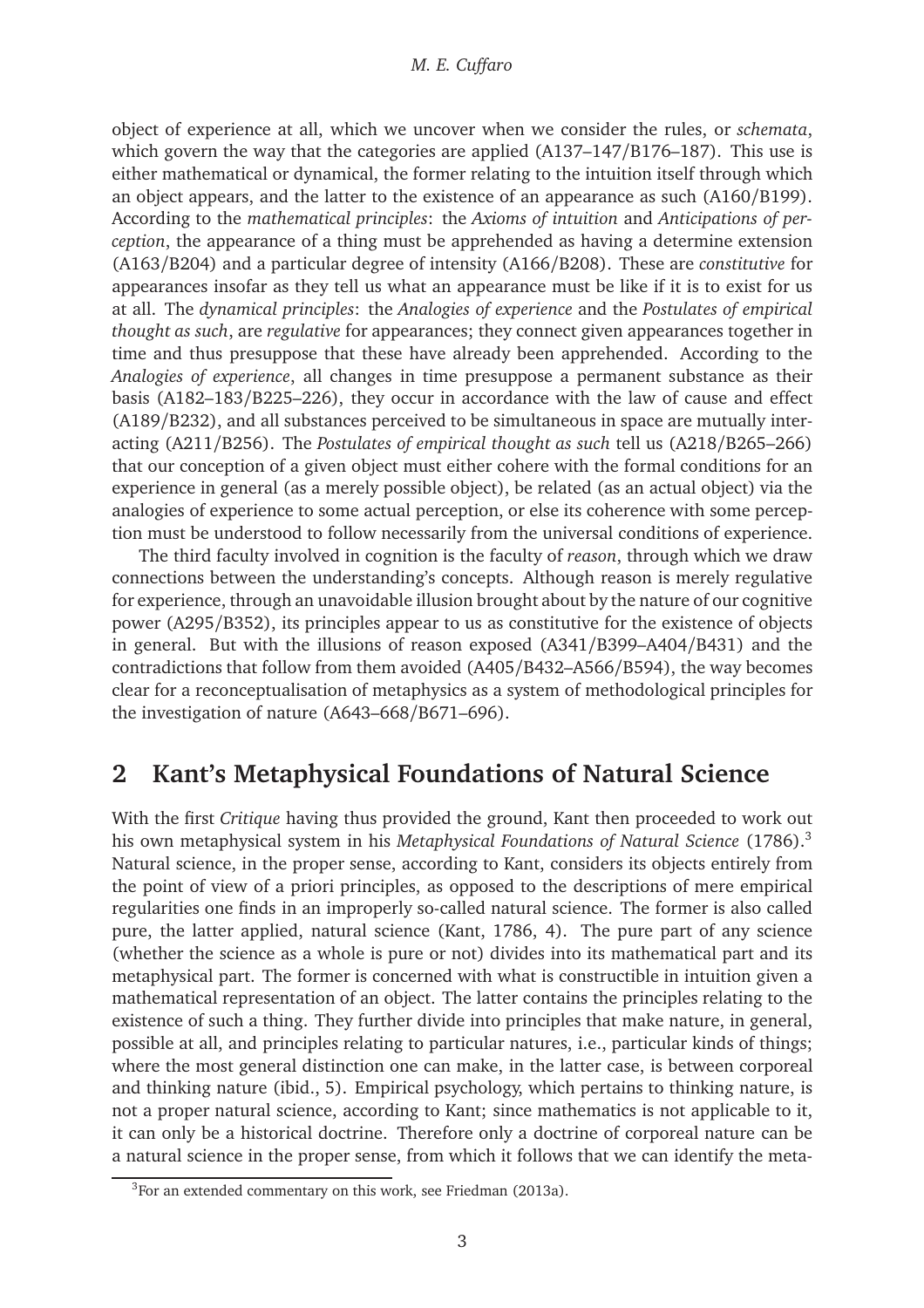physical principles of natural science with the metaphysical principles for the possibility of matter, i.e., the matter of appearance, in general (ibid., 7–8).

These are divisible into four groups, corresponding to our use of the four groups of categories in relation to an object in *motion*, which is the only way that we can represent an object as affecting our senses (ibid., 12). The pure doctrine that considers motion with respect to the categories of quantity is called *phoronomy*. Phoronomy governs the composition of motions considered as such, i.e., considered as nothing other than the change, in the outer relations of a movable thing to a given space (ibid., 17), that is described solely in terms of their respective speeds and directions (ibid., 15). To determine the motion resulting from the composition of two given (rectilinear) motions of a single point in a given space, $4$  phoronomy dictates that we represent the first of these motions against the backdrop of absolute space, which in itself is nothing other than an abstract representation of any larger space we might imagine the space the movable is situated in, i.e., its relative space, to be moving through (ibid., 16). The second is represented as a motion of the movable's relative space in the direction opposite to it but with the same speed. For instance, consider a given point that is being moved simultaneously, with equal speeds, to the right and to the left. To determine the resulting composite motion we (a) represent the first motion (which is to the right) as a motion through absolute space. We then (b) represent the point's relative space as also moving to the right, i.e., in the opposite direction of the second motion. Since, in this case, both motions have identical speeds and directions, it follows that the point will not change its position with respect to its relative space. We can use a similar construction to determine the result of composing two motions (not necessarily of the same speed) in the same direction, or whose directions are related by some arbitrary angle (ibid., 26–28), and so on.

The pure doctrine corresponding to the categories of quality is called *dynamics*. Dynamics, which presupposes phoronomy, governs how matter comes to fill or be moved out of a given space (ibid., 33–34). This is accomplished through attractive and repulsive (ibid., 35) *moving forces* (ibid., 62). Repulsive forces, in particular those associated with each of the parts of a given, infinitely divisible (ibid., 40) matter, determine the (continuously variable) degree to which that matter fills a space (ibid., 36). Attractive force is prior to repulsive force insofar as it is the ground upon which we say that something is able to fill a space at all, and thus the ground upon which we can conceive of two given movables as being in contact. Since it is logically prior to contact, its action must, according to Kant, be conceived of as independent of contact, and thus independent of whether or not the space between two given matters is filled; i.e., attractive forces act immediately at a distance on other matters, beyond their surface of contact, and in principle through empty space (if such were to exist) (ibid.,  $50$  $50$ ).<sup>5</sup>

The doctrine corresponding to the categories of relation is called *mechanics*; it presupposes both phoronomy and dynamics insofar as it represents matter as such as something movable with moving force; and it considers how matters so represented communicate their motion to one another (ibid., 75). The *quantity of matter* (in the mechanical sense) in a given space is simply the aggregate of the movables in it (ibid., 76, 78). When these all move together with the same speed and in the same direction they exert their collective moving force externally as a *mass*. A given quantity of matter acting in mass at a given speed yields a quantity of motion (ibid., 76–77) through which the given quantity of matter manifests itself in experience (ibid., 79), thus providing a means (in fact, the only means)

<sup>&</sup>lt;sup>4</sup>We will come back to the question of non-rectilinear, i.e., circular, motions at the end of this section.

<span id="page-3-1"></span><span id="page-3-0"></span><sup>&</sup>lt;sup>5</sup>Kant's doctrine does not require the existence of empty space [\(Kant](#page-14-0), [1786,](#page-14-0) 62).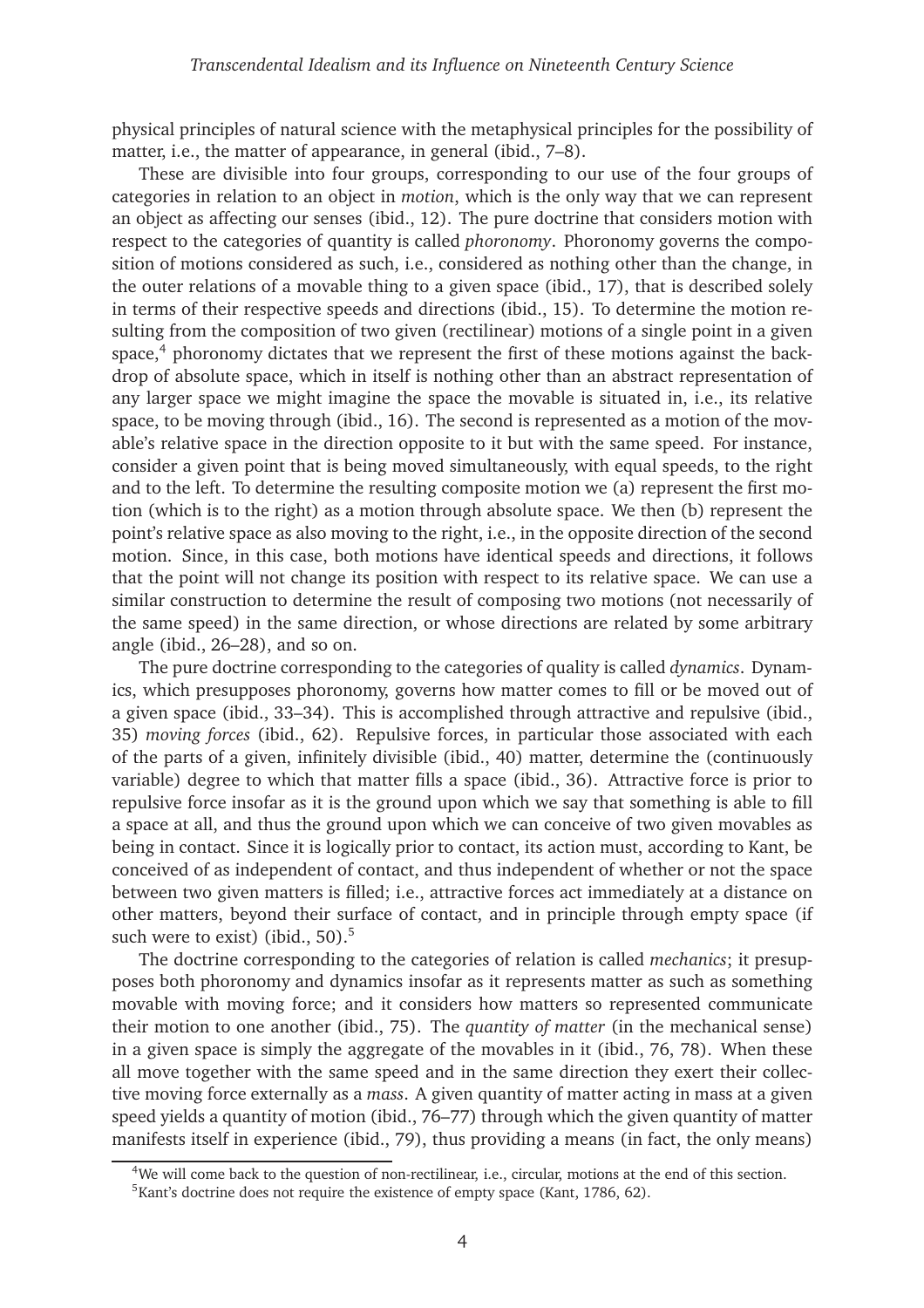through which to estimate it (ibid., 76). Besides this, mechanics dictates that in any change of a corporeal nature, the total quantity of matter will neither be diminished nor increase (ibid., 80), that any such change must be due to an external cause (ibid., 82), and that action and reaction must be equal to one another in every case of a communication of motion between movables (ibid., 84).

Finally, the doctrine corresponding to the categories of modality is called *phenomenology*. It presupposes the doctrines of phoronomy, dynamics, and mechanics and determines the modality, with respect to each, through which a given motion may be represented as the motion of an object (ibid., 93–94). Phoronomical principles determine which motions of the object are possible. In particular, given the rectilinear motion of a point relative to some space, it makes no difference, objectively, whether one represents that point as moving and the space as stationary, or vice versa (ibid., 94). Dynamical principles serve to determine which motions of the object are actual. In particular, circular motion (as opposed to rectilinear motion), since it requires a continuously acting force, is, according to Kant, a manifestation of the original moving forces of matter (ibid., 96–97). The principles of mechanics, finally, determine which motions of the object are necessary insofar as they determine the necessary relations that obtain between movables, in particular according to the law of equal action and reaction (ibid., 97).

## <span id="page-4-0"></span>**3 Kant's Critique of Teleological Judgement**

In the first *Critique*, Kant's primary concern had been to determine the conditions for the possibility of theoretical cognition. This, as we saw in Section [1,](#page-0-0) is the exclusive domain of the faculty of understanding. As for the faculty of reason, although theoretical cognition is not possible for it, it nevertheless has a practical use. This was the concern of Kant's second *Critique* (1788), the mature basis of his moral philosophy, which need not concern us further here. The concern of Kant's third and final *Critique*, the other of Kant's works which was to have an enormous impact on nineteenth century science, was *judgement*, the mediating link between understanding and reason [\(Kant](#page-14-1), [1790,](#page-14-1) 177). Judgement in general is the ability to subsume a given particular under some universal rule or concept. Whenever the latter is also given (by the understanding), then the power of judgement *determines* the particular in accordance with that rule. Otherwise judgement has to *reflect* on the empirical regularities that characterise the particular to find, for itself, a universal rule from which they can be seen to necessarily follow (ibid., 179). And in some cases judgement has no choice but to reflect upon the empirical regularities that it finds in nature as if they were part of a purposively designed unified system (ibid.,  $180-181$ ).<sup>[6](#page-4-1)</sup>

Purposiveness in general can be thought of as either formal or real (i.e., material). The former is characteristic of geometry. Geometrical figures, and the objective and universal principles through which they are constructible, are useful for many purposes. But insofar as these principles merely describe constraints on what can be a possible experience for us, we are not entitled to regard them as themselves actually based on a purpose (ibid., 364). By contrast, when it comes to actually existing material things, there are cases—which Kant calls *natural purposes*—in which we are not only entitled but required to regard them as

<span id="page-4-1"></span> $6N$ ote that it is perfectly conceivable, according to Kant, that the empirical regularities we discover in nature cannot actually be systematised [\(Kant](#page-14-1), [1790,](#page-14-1) 185) in this way, which is why it is pleasing to us when we are able to do so (ibid., 187). This insight forms the basis for the first part of the third *Critique*, the critique of aesthetic judgement; the second part being the critique of teleological judgement which we focus on below.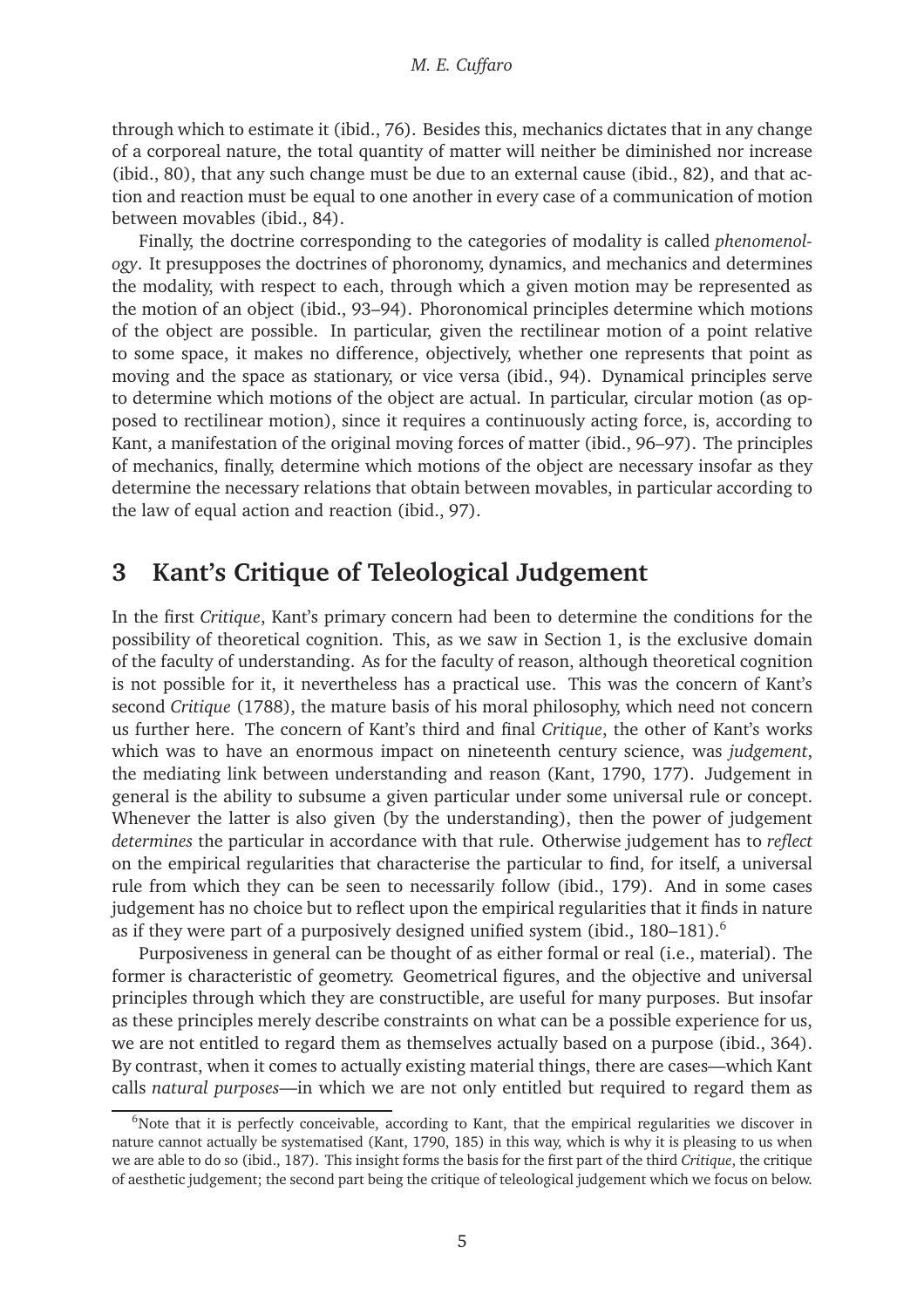based on a purpose that is real (ibid.).

A natural purpose, like a work of art, is such that it can only be conceived of in a lawlike way if the existence of all of its various parts, as well as their relations to one another, are understood to be based upon the idea of the thing as a whole (ibid., 366–367, 373). Unlike a work of art, however, a natural purpose is a self-organising being, i.e., such that its parts reciprocally materially produce one another (ibid., 373–374). This definition of a natural purpose is also the principle through which judgement is required to reflect, according to Kant, on the organised beings that it encounters in nature (ibid., 376). In effect the principle tells us that: "Some products of material nature cannot be judged to be possible in terms of merely mechanical laws", but rather must be judged in teleological terms (ibid.,  $387$  $387$ ).<sup>7</sup> This does not require us to assume, however, that organised natural beings have actually been designed (ibid., 180–182). For as we just pointed out, the concept of a natural purpose is not the same as the concept of an intentionally designed work (e.g., of art), and in any case to make such an assertion we would have to be able to cognise the ultimate purpose of nature as a whole, which (for us) is impossible (ibid., 378). This teleological principle is, rather, just a necessary subjective principle or methodological *maxim*; i.e., without the order described by the principle there would be nothing to guide us (ibid., 386), in this case through an analogy with our own purposeful activity, as we investigate self-organising natural beings (ibid., 375, 383–384).

There is a second, subjective, principle that judgement is required to employ as it reflects upon the empirical regularities that it encounters in nature. This is the principle that: "All production of material things and their forms must be judged to be possible in terms of merely mechanical laws" (ibid.,  $387$  $387$  $387$ ), $^{8}$  i.e., according to laws given to judgement by the understanding as applied to matter in general, for it is only in this way that the objective cognition of material objects is possible at all (ibid., 386). Now, although both of these maxims are necessary given the nature of our cognition, according to Kant (ibid., 404, 407–408, 413), they appear to conflict, at the very least logically ("must be judged" and "cannot be judged" are clearly logically contradictory) (see also [Hegel, 1816,](#page-13-5) vol. 2, sec. 2, ch. 3)). This presents us with an antinomy—the *antinomy of teleological judgement*—which we must endeavour to resolve.

The upshot of Kant's resolution of this antinomy is as follows.<sup>[9](#page-5-2)</sup> First, it does not follow from the fact that something must be *reflected upon* in some manner, *X*, that it is fully *explainable* in those terms (ibid., 388). Thus the assertion that a given object must be judged according to *X* is compatible, from an ontological point of view, with the statement that it must be judged according to *Y* , even when *X* and *Y* , construed ontologically, disagree in some way *Z*, as long as *Z* is not something that we can determine on the basis of a possible experience. Since neither (ibid., 388, 411) the ontological construal of the mechanistic maxim, that all production of material things *is* possible in purely mechanical terms, nor (ibid., 389, 396, 406–408) the ontological construal of the teleological maxim, that some production of material things *is not* possible in these terms, are determinable by us through a possible experience,<sup>[10](#page-5-3)</sup> the merely logical contradiction between them is harmless for the

<sup>&</sup>lt;sup>7</sup>The translation is Pluhar's. For further discussion, see, e.g., [Ginsborg \(2004\)](#page-13-6).

<span id="page-5-1"></span><span id="page-5-0"></span><sup>8</sup>The translation is Pluhar's.

<span id="page-5-2"></span><sup>9</sup>Note that there is some disagreement among commentators regarding the precise nature of the antinomy that Kant presents in §70, as well as about exactly when in the text Kant takes it to have been resolved. The reading which follows is my own. For further discussion see, e.g., [Allison](#page-12-1) [\(1992](#page-12-1)); [Butts](#page-12-2) [\(1984](#page-12-2)); [McLaughlin](#page-14-2) [\(1990](#page-14-2)); [Quarfood \(2004](#page-14-3)).

<span id="page-5-3"></span> $10$ In the case of the teleological maxim this amounts to saying that the concept of a natural purpose is transcendent for determinative judgement [\(Kant](#page-14-1), [1790,](#page-14-1) 396).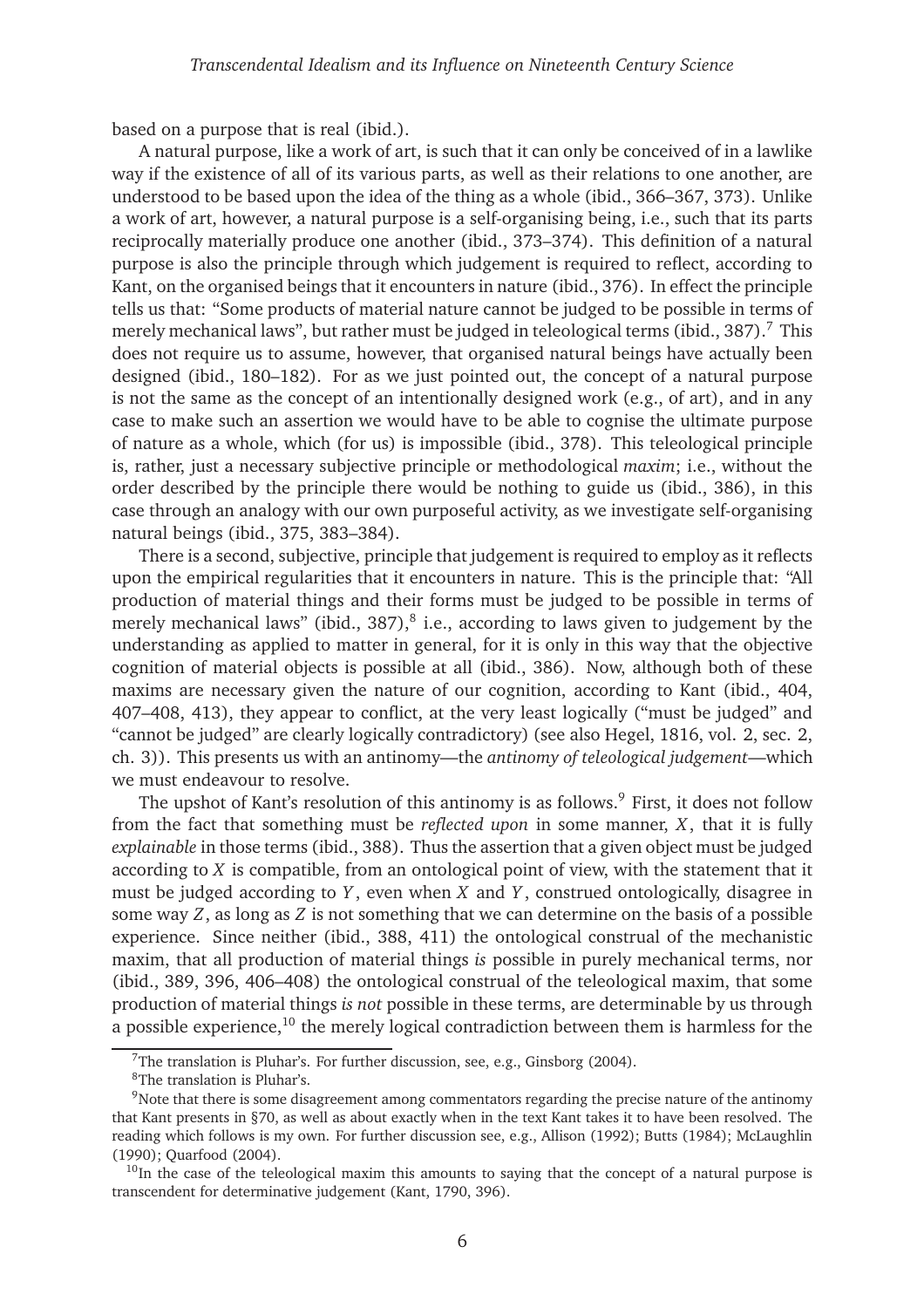methodological purposes that they are actually required for in the scientific context (ibid., 412–413).

This said, even in the case of a material process that must be thought of in teleological terms, without any corresponding mechanism it would make no sense to call it a natural process in the first place (ibid., 413). In other words an account of a natural process may be teleological only in the sense that the mechanical part of the account, which we are anyway required to develop as far as we possibly can, must be *subordinated* to whatever purposes we posit (ibid., 413–415). It is never the case that we can omit any part of the mechanism through which a given natural purpose is continually realised and maintained.

### <span id="page-6-0"></span>**4 Kant's Successors**

There is a persistent point of debate among Kant's interpreters over whether transcendental idealism is best understood as having primarily ontological or metaphilosophical import. On the former reading, the main significance of the doctrine lies in the positive assertion that things, as they exist in themselves, are not spatiotemporal and thus not constrained by Kant's synthetic a priori principles. On this reading it is clear that Kant's arguments for transcendental idealism are lacking, for as many have pointed out over the years, it does not follow (compare Kant's argument at A26/B42) from the fact that space and time are the necessary conditions attaching to our sensibility, that they cannot also be determinations of things in themselves. Indeed the latter seems to be a natural explanation of the former  $fact.<sup>11</sup>$  $fact.<sup>11</sup>$  $fact.<sup>11</sup>$ 

*Naturphilosophie*, one of intellectual traditions that emerged after Kant, can be understood as beginning from this way of thinking and following it through. Not just a philosophical doctrine, it characterised much of the practice of early nineteenth century empirical science [\(Beiser 2006](#page-12-3), 9; [Richards 2013,](#page-14-4) 109; [Schnädelbach 1984](#page-14-5), 78). Building on Kant's dynamical theory of matter as well as on Kant's concept of a natural purpose, *Naturphilosophie* reinterprets the latter as constitutive for the existence of nature as such rather than as merely a regulative principle for natural inquiry [\(Friedman 2006,](#page-12-4) 57–58; [Williams 1966,](#page-15-1) 46–47); for, it was argued, it is only under the assumption that nature, as a whole, is actually an organism that it is possible to explain the interaction between the subjective and objective aspects of our experience, both of which are just different manifestations of one and the same vital force [\(Schelling](#page-14-6), [1799,](#page-14-6) 113–140). We will return to *Naturphilosophie* in [§6.](#page-10-0)

On the second, metaphilosophical,  $12$  reading of transcendental idealism, its primary significance lies in what it asserts about the kind of a priori theoretical cognition—understood in the sense of what we can say with mathematical certainty—that is possible for us, given the constraints imposed by the structure of our cognitive faculties. The so-called *neo-Kantians*, whose views were generally regarded as closer to Kant's own, although they were also concerned with metaphysical questions, can be understood as pursuing this line of thinking [\(Beiser](#page-12-5), [2014,](#page-12-5) 6). Such an interpretation is metaphilosophical in the sense that it understands the central lesson of transcendental idealism to be that we must abandon the old idea that to know something objectively is to know it absolutely independently of the

<span id="page-6-1"></span> $11$ The 'neglected alternative' objection is most often associated with F. A. Trendelenburg [\(Beiser 2014](#page-12-5), 212– 215, [Gardner 1999](#page-13-7), 107; [Kanterian 2013\)](#page-14-7), but the objection was also made much earlier by others, for instance by J. G. H. Feder [\(Sassen](#page-14-8), [2000,](#page-14-8) 140).

<span id="page-6-2"></span> $12$ This is the term used by [Allison](#page-12-0) [\(2004,](#page-12-0) 35).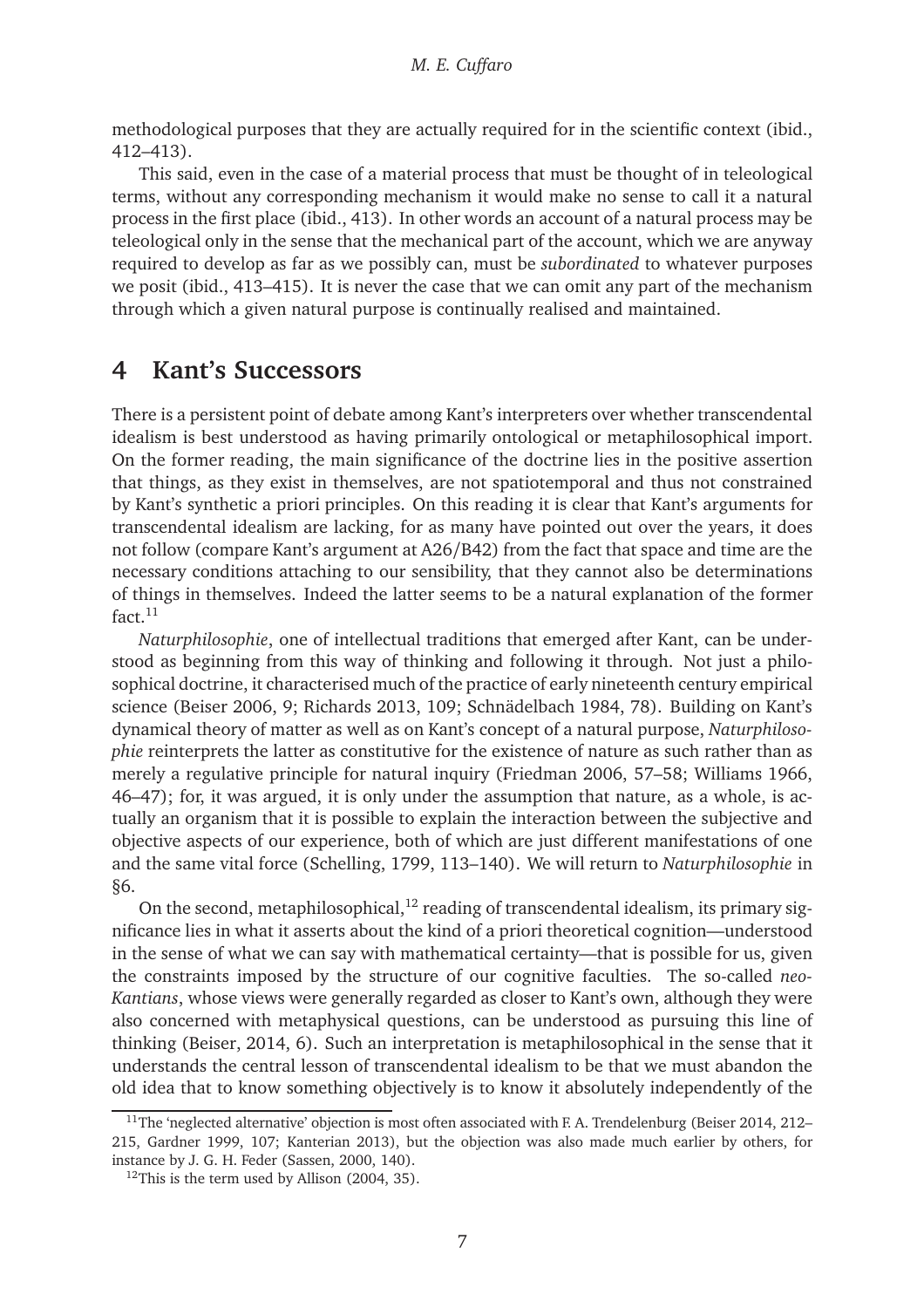way it is apprehended. Rather, the standard for objective cognition is reconceptualised to be that to which all finite rational cognisers such as ourselves must agree [\(Allison, 2004,](#page-12-0) ch. 2).

Now, although, on this reading, transcendental idealism is primarily a metaphilosophical doctrine, there is a kind of ontological posit at its core, although this refers to the structure of our cognition rather than to the mind-independent world. In fact it was precisely in regard to the characterisation of this structure that many neo-Kantian thinkers diverged from Kant. Historically, they have been grouped into two main traditions. The earlier, so-called psychological, tradition has its roots in the ideas of Jakob Friedrich Fries  $(1773-1843).$ <sup>[13](#page-7-0)</sup> Fries, like Kant, saw the goal of critical philosophy to be primarily one of explicating the a priori in cognition. Moreover he was largely (although see [Pulte](#page-14-9), [2006](#page-14-9)) in agreement with Kant regarding the specific principles he held to be synthetic a priori. But Fries rejected the idea that there are but two faculties involved in cognition. Whereas reason, for Kant, was merely the abstract application of the faculty of understanding, or the power of deductive inference; for Fries it constituted a third, autonomous faculty, manifesting itself in a 'feeling-for-truth' [\(Nelson, 1971](#page-14-10), 178–179). This yields a distinctive conception of the critical method, which for Fries is necessarily empirical: Through a philosophical analysis of the contents of specifically human cognition, we thereby 'deduce'—not in a logical but in a functional, pragmatist, sense [\(Beiser 2014](#page-12-5), 76–77; [Gregory 2006](#page-13-8), 90–91; [Leary 1982,](#page-14-11) 228–229; [Nelson 1971](#page-14-10), 164–196)—the a priori forms of cognition that are implicitly relied upon therein.

A second figure in the psychological tradition, whose thought would later have an important influence on Hermann von Helmholtz (1821–1894) (who we will discuss in [§5\)](#page-8-0), was Johann Friedrich Herbart (1776–1841). Initially a disciple of Fichte, Herbart's thought gravitated towards Kant's over the course of his career. Like Kant (and Fries), he conceived of philosophy as essentially concerned with the concepts and presuppositions of experience [\(Beiser](#page-12-5), [2014,](#page-12-5) 92), though he outright rejected what he took to be Kant's faulty "faculty psychology" [\(Beiser, 2014,](#page-12-5) 134).<sup>[14](#page-7-1)</sup> Unlike the Kant of 1781, but like the Kant of 1770, Herbart did not restrict the applicability of the principle of causality to appearances alone, employing the key concept of a rigid body in order to bridge the gap, as Kant could not, between subjective (sensible) and objective (intelligible) space, the latter conceived in terms of what is delineated by a given collection of consistent abstract logical relations [\(Lenoir](#page-14-12), [2006](#page-14-12), 151–152, 159).

In the context of early nineteenth century philosophy, Fries and Herbart were comparatively minor figures. This was the period of the ascendancy of *Naturphilosophie*, and more generally, speculative idealism, which arguably achieved the peak of its influence through the work of G. W. F. Hegel (1770–1831), but fell into decline after his death. In Germany this culminated in the so-called identity crisis of philosophy [\(Schnädelbach](#page-14-5), [1984](#page-14-5), 5), and the subsequent rise of the neo-Kantians, who attempted to rehabilitate philosophy by grounding it in a theory of scientific knowledge [\(Beiser 2014,](#page-12-5) 6; [Schnädelbach 1984](#page-14-5), 103–108). Eventually the neo-Kantian movement was to coalesce into three main schools:<sup>[15](#page-7-2)</sup> the Southwestern, Baden, or Heidelberg school, whose main representative in the nineteenth century was Wilhelm Windelband (1848–1915); the Marburg school, whose main nineteenth century representative was Hermann Cohen (1842–1918); and the Berlin school whose key

<sup>13</sup>See, especially, his *Neue oder Anthropologische Kritik der Vernunft* [\(1828](#page-13-9)).

<span id="page-7-1"></span><span id="page-7-0"></span><sup>14</sup>Herbart's positive views on psychology can mainly be found in his *Psychologie als Wissenschaft* [\(1824](#page-13-10)).

<span id="page-7-2"></span><sup>15</sup>A fourth, neo-Friesian, school of neo-Kantianism [\(Beiser,](#page-12-5) [2014](#page-12-5), 2) was to form in the early twentieth century under the leadership of Leonard Nelson (1882–1927).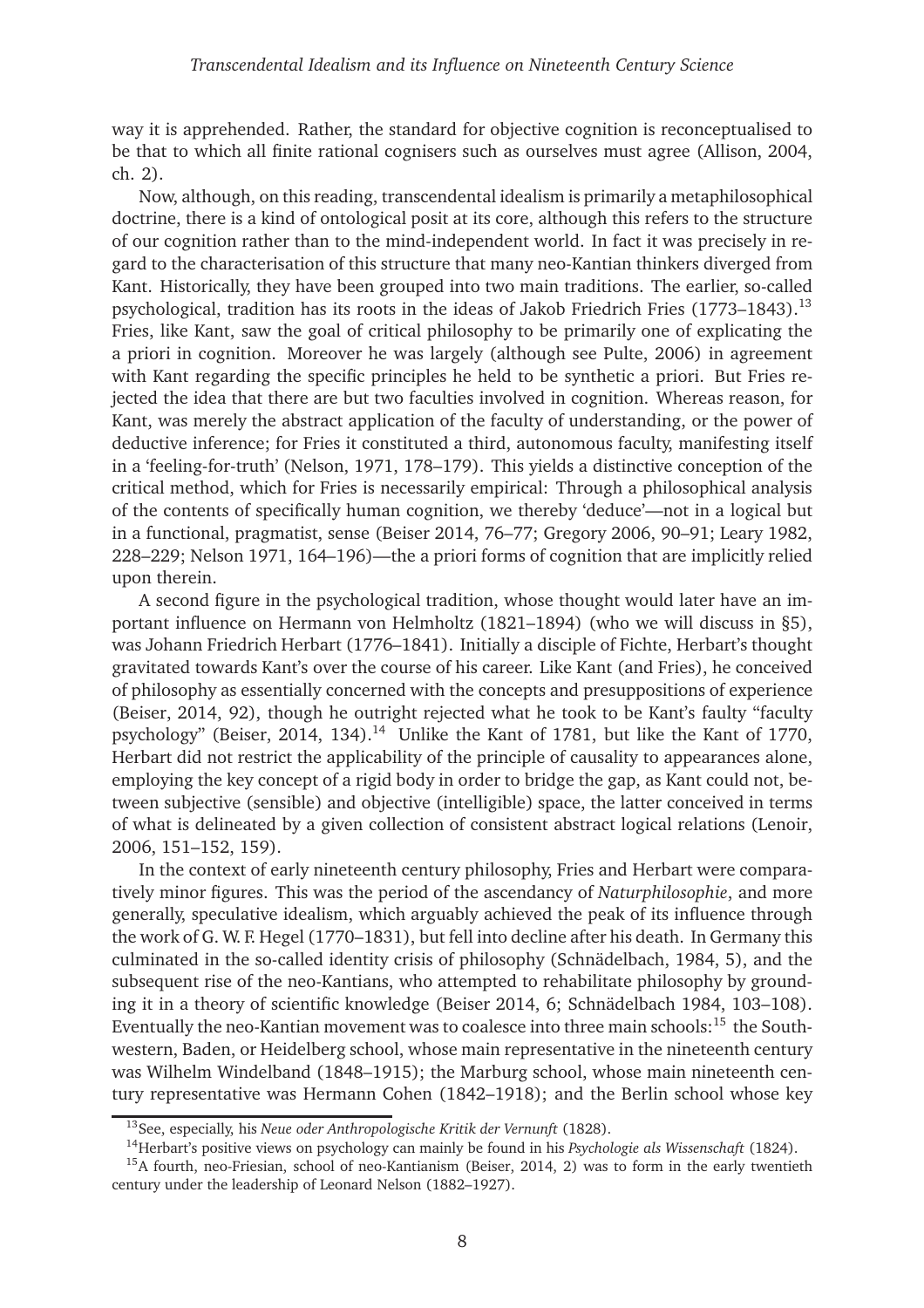figures during the nineteenth century were Alois Riehl (1844–1924) and Benno Erdmann (1851–1921).

As a rule, the three main neo-Kantian schools repudiated psychologism in favour of an (epistemo)logical understanding of transcendental idealism; though, as Beiser explains [\(2014](#page-12-5), 37, 80, 487), the difference between the psychological and epistemological traditions is not as stark as some representatives of the epistemological tradition made it out to be.[16](#page-8-1) Cohen, for instance, was mentored at Marburg by Friedrich Albert Lange (1828– 1875), whose views in turn had been substantively influenced by Helmholtz. But whereas Lange and Helmholtz had interpreted transcendental idealism in physiological terms, Cohen's interpretation [\(1871\)](#page-12-6) was strictly logical. He nevertheless maintained that psychophysiological methods were the best means to *discover* the a priori in cognition [\(Beiser](#page-12-5), [2014](#page-12-5), 487). In the end, Cohen's views, and those of the Marburg tradition in general, diverged in significant ways from Kant's in the sense that they denied Kant's basic distinction between understanding and sensibility. For Cohen, the distinction between the pure forms of intuition and the pure forms of thought is not truly a distinction in kind. The former are only an abstraction meant to capture the role played by sensibility in cognition [\(Cohen](#page-12-6), [1871](#page-12-6), 90–91), while the concept of the thing-in-itself is understood, not as an empty metaphysical concept, but as a regulative or limiting one determinable in accordance with the Anticipations of Perception (see [§1\)](#page-0-0), whose role in Kant's system, as Cohen explained, is to provide us with the means, as explicated formally through the methods of the calculus, with which to determine the real [\(Cohen 1883](#page-12-7); for further discussion, see [Richardson 2006,](#page-14-13) 219–221).

### <span id="page-8-0"></span>**5 Neo-Kantianism and Physical Geometry**

Transcendental idealism's initial impact on the development of nineteenth century science came mainly through scientists themselves rather than through professional philosophers. In the early part of the century, this was partly because the distinction between philosophy and science was a fluid one. This was especially true in the case of *Naturphilosophie* [\(Beiser](#page-12-3) [2006](#page-12-3), 10; [Friedman 2006](#page-12-4), 63–68; [Richards 2013;](#page-14-4) [Schnädelbach 1984,](#page-14-5) 78; [Williams 1966,](#page-15-1) 32–63). Even after the decline of speculative idealism, it was primarily natural scientists who initially developed the neo-Kantian response to philosophy's mid-century identity crisis [\(Schnädelbach](#page-14-5), [1984,](#page-14-5) 103). At the vanguard of this movement was Helmholtz. Helmholtz had read Kant at an early age [\(Cahan, 2018](#page-12-8), 44, 67), and Kant was to have a lasting impression on his thought. Echoing Kant, Helmholtz was to write, in 1855, of philosophy's essential, unavoidable, and enduring mission to enquire into the sources of our knowledge and the degree of its justification.<sup>[17](#page-8-2)</sup>

Drawing on contemporary empirical research in physiology and psychology, and especially the physiology of sense perception as exemplified in the research of Johannes Müller [\(Beiser](#page-12-5), [2014](#page-12-5), 197), [Helmholtz](#page-13-11) [\(1855\)](#page-13-11) carefully demonstrated the extent to which our innate cognitive organisation is determinative of the nature of our representations. That in general there is such a dependence was, according to Helmholtz, exactly what Kant had

<span id="page-8-1"></span> $16$ Part of the reason for the divergence in opinion was the shifting nature of psychology itself, which by the end of the nineteenth century had evolved into an empirical science wholly independent of philosophy [\(Beiser](#page-12-5), [2014,](#page-12-5) 500).

<span id="page-8-2"></span><sup>&</sup>lt;sup>17</sup>... sondern sie beabsichtigte nur, die Quellen unseres Wissens und den Grad seiner Berechtigung zu untersuchen, ein Geschäft, welches immer der Philosophie verbleiben wird, und dem sich kein Zeitalter ungestraft wird entziehen können [\(Helmholtz](#page-13-11), [1855,](#page-13-11) 5).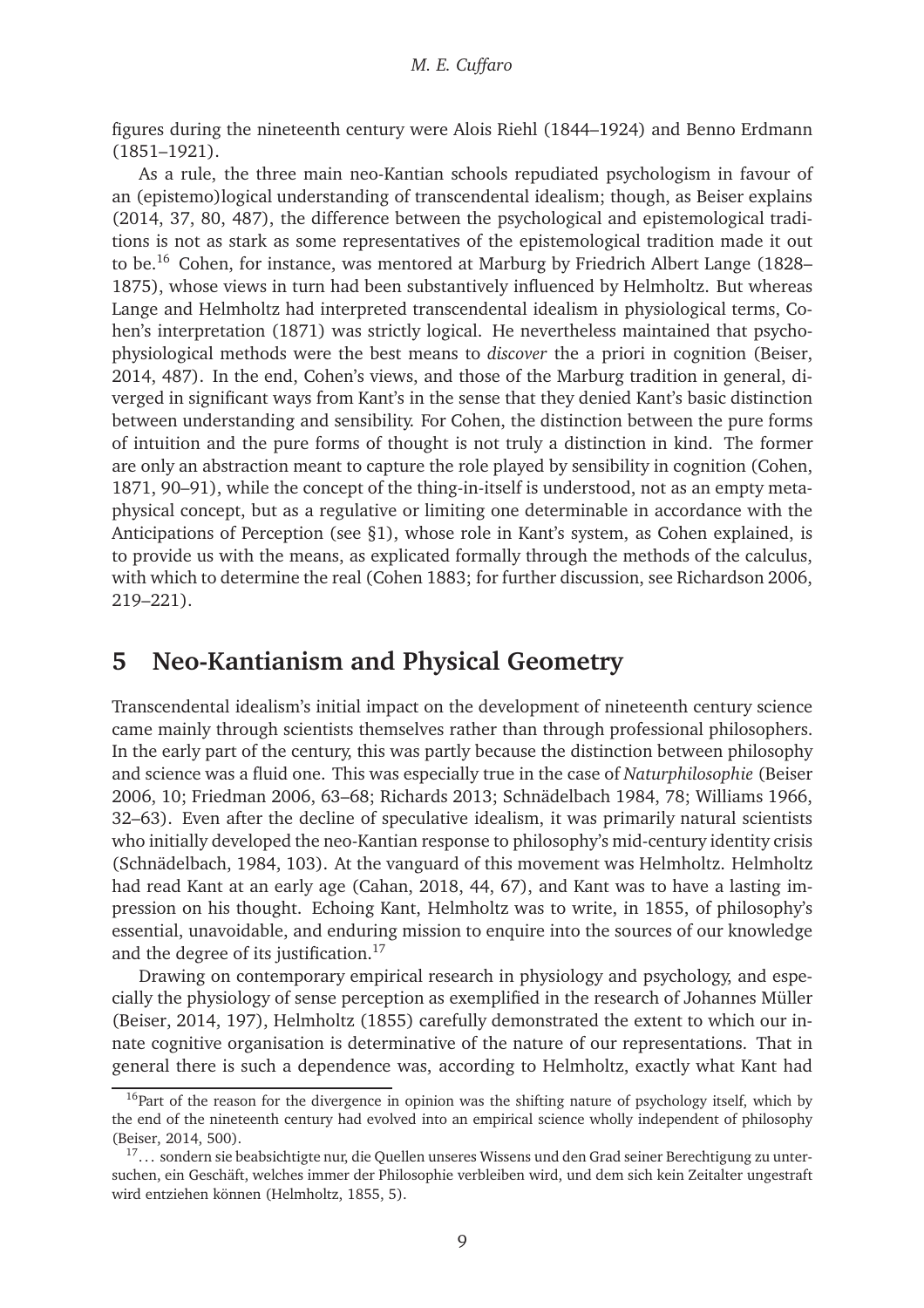aimed to show. Moreover Helmholtz argued that inference and judgement, of which we are to a large extent unaware, either through habit acquired from repeated experience, or in some cases through an innate cognitive mechanism, plays a role in shaping the very contents of our perception [\(Beiser, 2014](#page-12-5), 199–200).

Echoing Kant's distinction between the series of subjective perceptions through which we apprehend an object, and the objective rule through which we connect these appearances in time (A191/B236), Helmholtz [\(1868](#page-13-12); [1878\)](#page-13-13) argued that sensation does not represent its object directly in the sense of an image but only indirectly in the sense of a sign. And since mathematics allows us to exactly describe the relations between signs, those relations can be understood to constitute an image of reality even if the signs themselves do not. Note that it would be a mistake to understand this way of representing reality as in some sense mind-independent, for the signs themselves represent the *interactions* between our sense organs and external things rather than the things themselves [\(Lenoir](#page-14-12), [2006](#page-14-12), 146). Space, in particular, is not some immediately given intuition of a globally Euclidean manifold, but the field that we construct in order to perceive things as we locally interact with our surroundings, the result of complex physiological and psychological processes that are scientifically describable in a lawlike way [\(Beiser 2014](#page-12-5), 204; [Friedman 2013b](#page-13-14), 85).

As [DiSalle](#page-12-9) [\(2006a,](#page-12-9) 128–129) explains, [Helmholtz](#page-13-15) [\(1870](#page-13-15)) had shown that the first four postulates of Euclid, which circumscribe the general conditions under which constructions with straightedge and compass are possible, presuppose a more general principle: that of the free mobility of rigid bodies. Euclid's fifth, the so-called parallel postulate, by contrast, describes a global feature of space that is not determined by these general conditions on the constructibility of figures. Helmholtz was thus able to describe how the iteration of a number of basic local constructions would result in a series of sense impressions through which one could become acquainted with the global structure of a non-Euclidean space. Note how this presupposes, contra what was generally believed to be Kant's view, that whether or not a given space is Euclidean is a matter of fact, decidable through experience rather than a priori. Further, Helmholtz's analysis of how this is done highlighted the role played by the conditions for the possibility of measurement [\(Lenoir, 2006,](#page-14-12) 180, 201), made precise through the concept of a rigid body, as the basis for the pre-relativistic belief that the global geometry of space is Euclidean in the first place [\(DiSalle, 2006a](#page-12-9), 134–136).

We note here that despite his disagreement with Kant over the a priori status of the Euclidean axioms, this very divergence may be seen as a vindication of the basic idea at the core of Kant's transcendental idealism. For, as we have seen, it had been Kant's goal to identify the general conditions under which our representations of the objects of our experience are constrained. With respect to objects as they are represented in space, Helmholtz was able to show, through his physiological analysis of the facts that lie at the basis of sense perception, that underlying Kant's own account of the basic conditions of geometrical representation lay the principle of the free mobility, specifically, of a rigid body [\(DiSalle, 2006a,](#page-12-9) 138), and thus he was able to show how general dynamical principles, in particular of physics, are instrumental in enabling us to determine the geometry of a given space [\(DiSalle](#page-12-10), [2006b](#page-12-10), 91). It is no wonder, then, that Helmholtz was to have such an impact on neo-Kantianism in general, both for the psycho-physiological tradition that he himself was a part of, as well as for the Marburg school which also, though in a more abstract sense, cashed out the contribution of intuition to cognition in relational terms [\(Beiser](#page-12-5), [2014,](#page-12-5) 203), even if the lesson they obtained from this was primarily a logical rather than a psycho-physiological one [\(Schnädelbach, 1984](#page-14-5), 104).

It is useful to, following [DiSalle](#page-12-10) [\(2006b,](#page-12-10) 89–94), contrast Helmholtz's views with those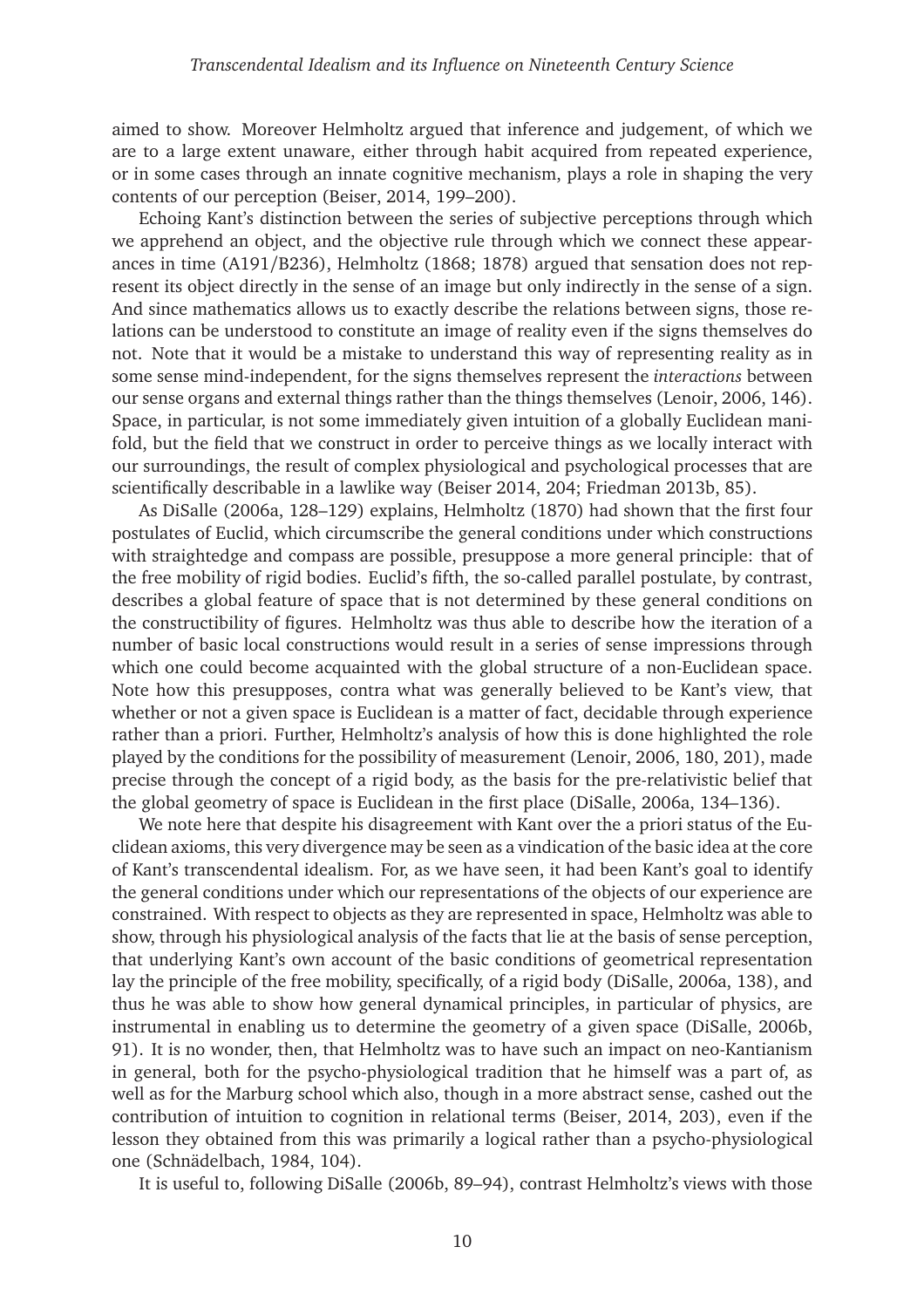of his contemporaries, Henri Poincaré and Bernhard Riemann. Beginning with Poincaré, who was also a Kantian of a sort: The lesson he drew from Helmholtz's analyses of the principle of free mobility was very different from the one drawn by Helmholtz. In accordance with his hierarchical view of science [\(Friedman](#page-12-11), [1999,](#page-12-11) ch. 4), physical theory, for Poincaré, must be understood to be formulated against the backdrop of a particular conception of physical space and of the geometry which describes it, which, moreover, we must decide upon in advance. Although the principle of free mobility must be satisfied by any geometry capable of being given an intuitive interpretation, dynamical considerations, such as those implicit in the concept of a rigid body, cannot come into play in this decision. It follows that one must conventionally choose, among the possible geometries consistent with the principle of free mobility, the one that is in some sense 'simplest'. Riemann, like Helmholtz, had also been substantively influenced by Herbart [\(Banks, 2005](#page-12-12); [Scholz](#page-14-14), [1982\)](#page-14-14). And like Helmholtz, he also took the question of physical geometry to be an empirically resolvable question that should be informed, in particular, by dynamical considerations. But unlike both Helmholtz and Poincaré, who took the principle of free mobility to be a condition of the very possibility of physical geometry as such, Riemann was willing to accept it only provisionally until such time as a deeper understanding of the nature of dynamical interactions between bodies could be had.

# <span id="page-10-0"></span>**6 The influence of** *Naturphilosophie*

*Naturphilosophie*, as we discussed in [§4,](#page-6-0) begins with Kant's dynamical theory of matter ([§2\)](#page-2-0), as well as with his concept of a natural purpose ([§3\)](#page-4-0), but goes beyond them insofar as it rejects Kant's distinction in kind between the sensible and intelligible aspects of our cognition. Kant's dynamical theory, of fundamental attractive and repulsive forces, is thus taken to constitutively ground nature as it is in itself, not just the matter of appearance. Importantly, the rejection of the distinction between sensibility and understanding further implies a rejection of Kant's distinction between what we can know through the understanding and through reason, since it is only the understanding's application to sensibility that distinguishes it from reason in the first place.

As [Friedman](#page-12-4) [\(2006,](#page-12-4) 57–58) explains, the faculty of reason is both infinitary, in the sense that in its regulative use it describes a progressive process of approximation to the infinitely distant goal of the cognition of the unity and systematicity of the natural world [\(Kant,](#page-14-1) [1790](#page-14-1), 185–186), as well as dialectical, in the sense that its use gives rise to antinomies that can only be resolved by recognising the transcendent nature of reason as such (A565– 567/B593–595). Thus if this process is to be reinterpreted as constitutive, not just for our consideration of nature, but for its very existence, then it follows that our account of the infinitary dialectical progress of reason must have a material counterpart in an account, which is to be provided by *Naturphilosophie*, of how nature itself successively unfolds and evolves, through the fundamental attractive and repulsive forces from which inert matter is constituted in itself, into an organic form (see also [Beiser, 2006](#page-12-3), 20–21).

*Naturphilosophie*, through F. W. J. Schelling (1775–1854), was to have an important influence on the thought of his close personal acquaintance, the polymath Johann Wolfgang von Goethe (1749–1832). This influence was mutual, as his correspondence with Goethe helped Schelling to clarify certain details of his own view [\(Richards](#page-14-4), [2013,](#page-14-4) 111–112). Kant had held that only mechanical accounts of natural processes could constitute explanations of them in the proper sense. It followed, for Kant, that domains of inquiry such as biology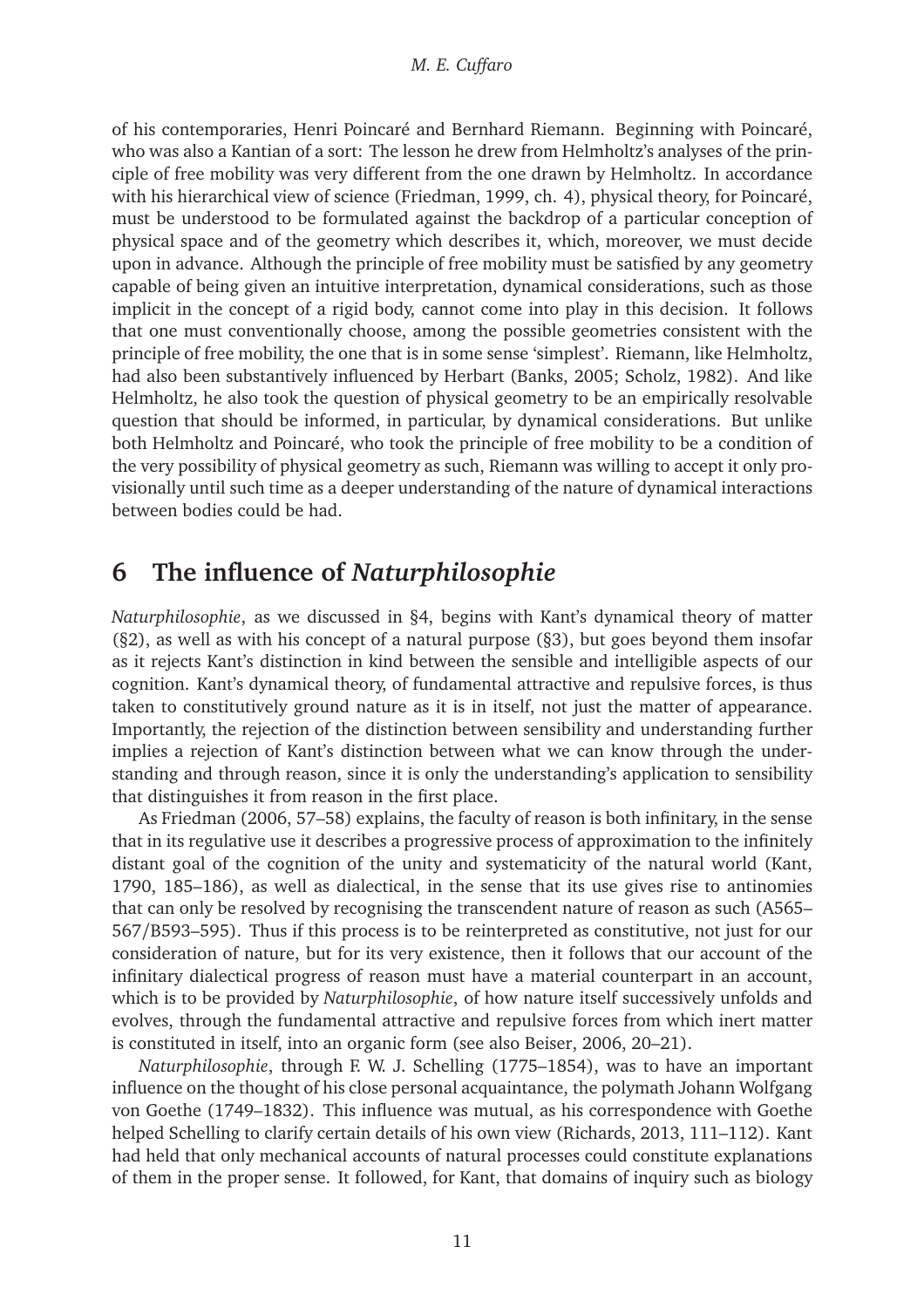(as it existed in Kant's time), where appeals to purposes are essential and irreducible to mechanical causation, could not claim to be scientific. But Goethe argued, against this, that appealing to the idea of a purpose in the life sciences is actually no different than the appeal to a mechanical cause insofar as both are done out of necessity; i.e., appealing to purposes is, for Goethe, just as necessary in the explanation of organic processes as appealing to mechanical causes is necessary in the explanation of the possibility of experience as such. Moreover, insofar as nature as a whole must ultimately be viewed as a systematic unity and in that sense, organic, nature's mechanism must ultimately be subordinated to and for the purpose of the systematic idea of it as a whole [\(Richards, 2013,](#page-14-4) 109).

Goethe's work in morphology, especially his theory of the archetype, i.e., of the structure to which all of the various parts of an organism can be understood to be transformations of, was to have an important influence on the subsequent development of biology. Through the efforts of Goethe's disciples, including Carl Gustav Carus and Alexander von Humboldt, his ideas were ultimately to have a key influence on Charles Darwin (1809–1882) [\(Richards](#page-14-4), [2013](#page-14-4), 113–117). As Richards relates, Darwin, who had become familiar with Goethe's ideas on morphology through William Whewell and M. F. G. Pictet, brought with him on his five year journey on the Beagle a number of Humboldt's works. Darwin was to give Goethe's ideas on the archetype a historical interpretation, as the form of the progenitor of a given species [\(Richards](#page-14-4), [2013](#page-14-4), 121–122). Darwin's legacy, as it is generally understood today, has been the banishment of teleology (in the ontological sense) from biology. For as Darwin's disciple Ernst Haeckel was later to emphasise, the theory of natural selection is ultimately materialistic and operates by mechanical means [\(Richards,](#page-14-4) [2013,](#page-14-4) 130). But in his own expositions of the theory [\(Richards, 2013](#page-14-4), 129), Darwin himself continued to appeal to the concept of purpose which had played such a crucial role in its construction.

Biology was not the only field of inquiry for which *Naturphilosophie* was to have a formative influence during the nineteenth century. Kant's dynamical conception of matter, as the filling of space through fundamental forces of attraction and repulsion, suggest a kind of field theory in the emphasis that they lay upon the diffusion of force through a given space [\(Williams](#page-15-1), [1966](#page-15-1), 43). But the further step, which for Schelling had been natural in the face of contemporary developments in the study of chemical, electrical, and magnetic phenomena [\(Friedman](#page-12-4), [2006,](#page-12-4) 66), of understanding all of these effects to be the result of a process whose starting point is the opposition between the two types of fundamental force [\(Friedman, 2006](#page-12-4), 62), was not one which the more conservative Kant, who in the *Metaphysical Foundations* had denied scientific status to chemistry, would have been prepared to take.[18](#page-11-0)

Schelling's ideas were to inspire the development of the kernel of a field theory by Hans Christian Oersted (1777–1851) [\(Stauffer 1957,](#page-14-15) 34; [Williams 1966](#page-15-1), ch. II), which was then further developed by Michael Faraday and finally systematised into classical field theory by James Clerk Maxwell [\(Williams](#page-15-1), [1966,](#page-15-1) chs. III–V). Oersted's explicitly stated methodology, as [Friedman](#page-12-4) [\(2006,](#page-12-4) 64–66) explains, is grounded in the idea—which is the central pillar of Schelling's metaphysics—that transcendental philosophy and *Naturphilosophie*, as duals of one another, must necessarily coincide. By the middle of the century, however, Helmholtz, who blamed (somewhat unfairly) *Naturphilosophie* for the state of tension that existed between philosophy and natural science at the time, had formulated the principle of conservation of energy [\(Friedman, 2013b](#page-13-14), 81). This provided the means to explain all material phenomena mechanistically in terms of the principle of causality in a way that more closely accorded with Kant's own ideas, and which obviated the need to appeal to

<span id="page-11-0"></span> $18$ Kant was to eventually change his mind about chemistry [\(Friedman](#page-12-4), [2006,](#page-12-4) 60).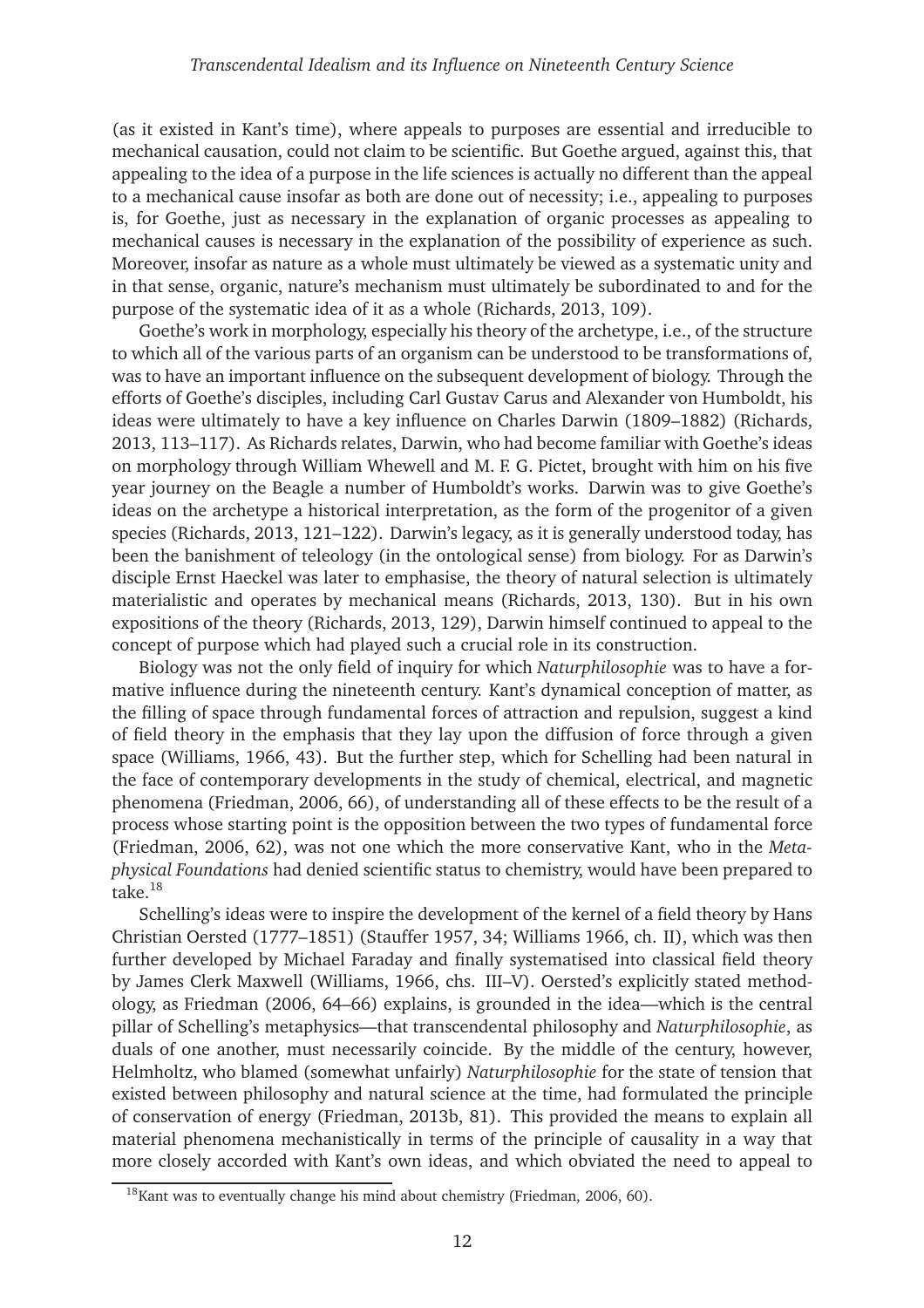vital principles of any kind [\(Friedman](#page-13-14), [2013b](#page-13-14), 81–83).

On the one hand, we can see in the examples of the nineteenth century development of biology and field theory a vindication of Kant's methodological interpretation of the principle of natural purpose. In both cases, the grand metaphysical picture provided by *Naturphilosophie*, in which the ontological interpretation of Kant's principle of natural purpose had figured so centrally, clearly guided the development of these respective theories. And yet in both cases, they eventually came to be superseded by a mechanistic account. On the other hand, one can doubt whether a merely methodological understanding of the principle of natural purpose would truly have been enough to motivate the particular empirical investigations of the scientists involved. Looking ahead from the nineteenth to the twentieth century, particularly in regards to the development of quantum theory, it was the question of how to interpret the principle of mechanism itself, either as an ontological or as a merely methodological principle, which was to come under scrutiny; and in addressing this question neo-Kantian thinkers were to play a significant role.

### **References**

- <span id="page-12-1"></span>Allison, H. E. (1992). Kant's antinomy of teleological judgement. *The Southern Journal of Philosophy*, *30*, 25–42.
- <span id="page-12-0"></span>Allison, H. E. (2004). *Kant's Transcendental Idealism, An Interpretation and Defense*. New Haven: Yale University Press, revised and enlarged ed.
- <span id="page-12-13"></span>Ameriks, K. (Ed.) (2013). *The Impact of Idealism*. Cambridge: Cambridge University Press.
- <span id="page-12-12"></span>Banks, E. C. (2005). Kant, Herbart, and Riemann. *Kant-Studien*, *96*, 208–234.
- <span id="page-12-3"></span>Beiser, F. C. (2006). Kant and *Naturphilosophie*. In [Friedman & Nordmann](#page-13-16) [\(2006](#page-13-16), pp. 7–26).
- <span id="page-12-5"></span>Beiser, F. C. (2014). *The Genesis of Neo-Kantianism*. Oxford: Oxford University Press.
- <span id="page-12-2"></span>Butts, R. E. (1984). *Kant and the Double Government Methodology*. Dordrecht: D. Reidel Publishing Company.
- <span id="page-12-8"></span>Cahan, D. (2018). *Helmholtz: A Life in Science*. Chicago: University of Chicago Press.
- <span id="page-12-6"></span>Cohen, H. (1871). *Kants Theorie der Erfahrung*. Berlin: Dümmler.
- <span id="page-12-7"></span>Cohen, H. (1883). *Das Princip der Infinitesimal-Methode und seine Geschichte*. Berlin: Dümmler.
- <span id="page-12-9"></span>DiSalle, R. ([2006a\). Kant, Helmholtz, and the meaning of empiricism. In](#page-13-16) Friedman & Nordmann [\(2006,](#page-13-16) pp. 123–139).
- <span id="page-12-10"></span>DiSalle, R. (2006b). *Understanding Space-time*. Cambridge: Cambridge University Press.
- <span id="page-12-11"></span>Friedman, M. (1999). *Reconsidering Logical Positivism*. Cambridge: Cambridge University Press.
- <span id="page-12-4"></span>Friedman, M. (2006). Kant—*Naturphilosophie*[—electromagnetism. In](#page-13-16) Friedman & Nordmann [\(2006,](#page-13-16) pp. 51–79).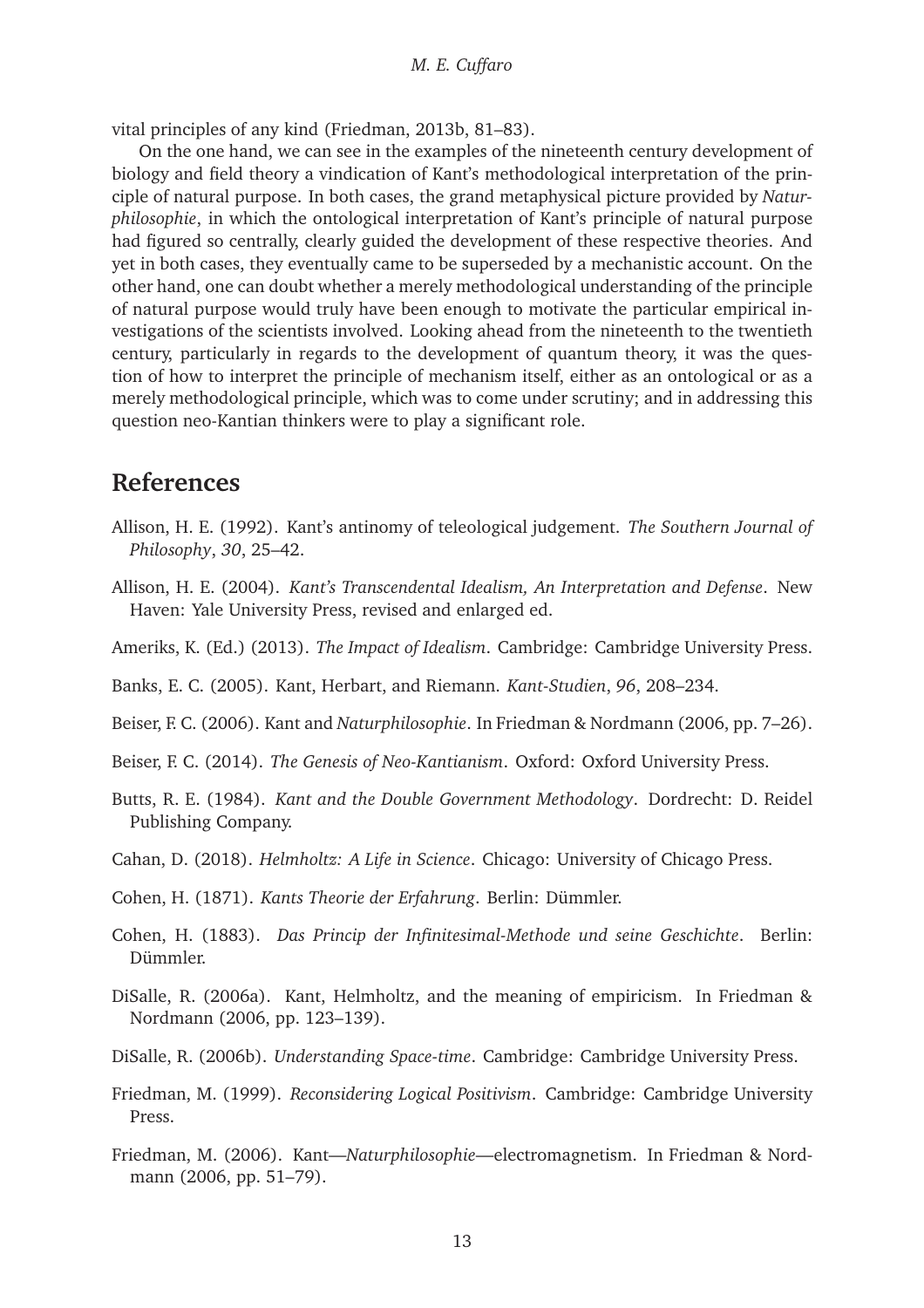- <span id="page-13-4"></span>Friedman, M. (2013a). *Kant's Construction of Nature*. Cambridge: Cambridge University Press.
- <span id="page-13-14"></span>Friedman, M. (2013b). Philosophy of natural science in idealism and neo-Kantianism. In [Ameriks](#page-12-13) [\(2013,](#page-12-13) pp. 72–104).
- <span id="page-13-16"></span>Friedman, M., & Nordmann, A. (Eds.) (2006). *The Kantian Legacy in 19th Century Science*. Cambridge: MIT Press.
- <span id="page-13-9"></span>Fries, J. F. (1828). *Neue oder Anthropologische Kritik der Vernunft*. Heidelberg: Christian Friedrich Winter, 2nd ed.
- <span id="page-13-7"></span>Gardner, S. (1999). *Routledge Philosophy Guidebook to Kant and the Critique of Pure Reason*. London: Routledge.
- <span id="page-13-6"></span>Ginsborg, H. (2004). Two kinds of mechanical inexplicability in Kant and Aristotle. *Journal of the History of Philosophy*, *42*, 33–65.
- <span id="page-13-8"></span>Gregory, F. (2006). Extending Kant: The origins and nature of Jakob Friedrich Fries's philosophy of science. In [\(Friedman & Nordmann, 2006](#page-13-16), pp. 81–100).
- <span id="page-13-5"></span>Hegel, G. W. F. (1816). *Wissenschaft der Logik*. Translation: A. V. Miller, *Science of Logic*, London: George Allen & Unwin Ltd, 1969.
- <span id="page-13-11"></span>Helmholtz, H. (1855). *Ueber das Sehen des Menschen*. Leipzig: Leopold Voss.
- <span id="page-13-12"></span>Helmholtz, H. (1868). *Die Neueren Fortschritte in der Theorie des Sehens*. Braunschweig: Vieweg und Sohn.
- <span id="page-13-15"></span>Helmholtz, H. (1870). Ueber den ursprung und die bedeutung der geometrischen axiome. In *Vorträge und Reden*, (pp. 1–31). Braunschweig: Vieweg und Sohn.
- <span id="page-13-13"></span>Helmholtz, H. (1878). *Die Thatsachen der Erfahrung*. Berlin: August Hirschwald.
- <span id="page-13-10"></span>Herbart, J. F. (1824). Psychologie als wissenschaft. In [Herbart](#page-13-17) [\(1887–1912,](#page-13-17) vol. 5, 177– 402).
- <span id="page-13-17"></span>Herbart, J. F. (1887–1912). *Sämtliche Werke*. Langasalzen: Hermann Bayer & Söhne.
- <span id="page-13-0"></span>Kant, I. (1755). *Principiorium Primorum Cognitionis Metaphysicae Nova Dilucidatio*. Ph.D. thesis, University of Königsberg. Translated in [Walford](#page-14-16) [\(2002](#page-14-16), 1–45).
- <span id="page-13-1"></span>Kant, I. (1763a). *Der Einzig Mögliche Beweisgrund zu einer Demonstration des Daseins Gottes*. Hamburg: Felix Meiner. Translated in [Walford](#page-14-16) [\(2002](#page-14-16), 106–201).
- <span id="page-13-2"></span>Kant, I. (1763b). Untersuchung über die deutlichkeit der grundsätze der natürlichen theologie und der moral. Translated in [Walford](#page-14-16) [\(2002](#page-14-16), 243–275).
- <span id="page-13-3"></span>Kant, I. (1770). De mundi sensibilis atque intelligibilis forma et principiis. Inaugural Dissertation. Translated in [Walford](#page-14-16) [\(2002,](#page-14-16) 373–416).
- Kant, I. (1781). *Kritik der Reinen Vernunft*. Hamburg: Felix Meiner. Reprinted: 1998.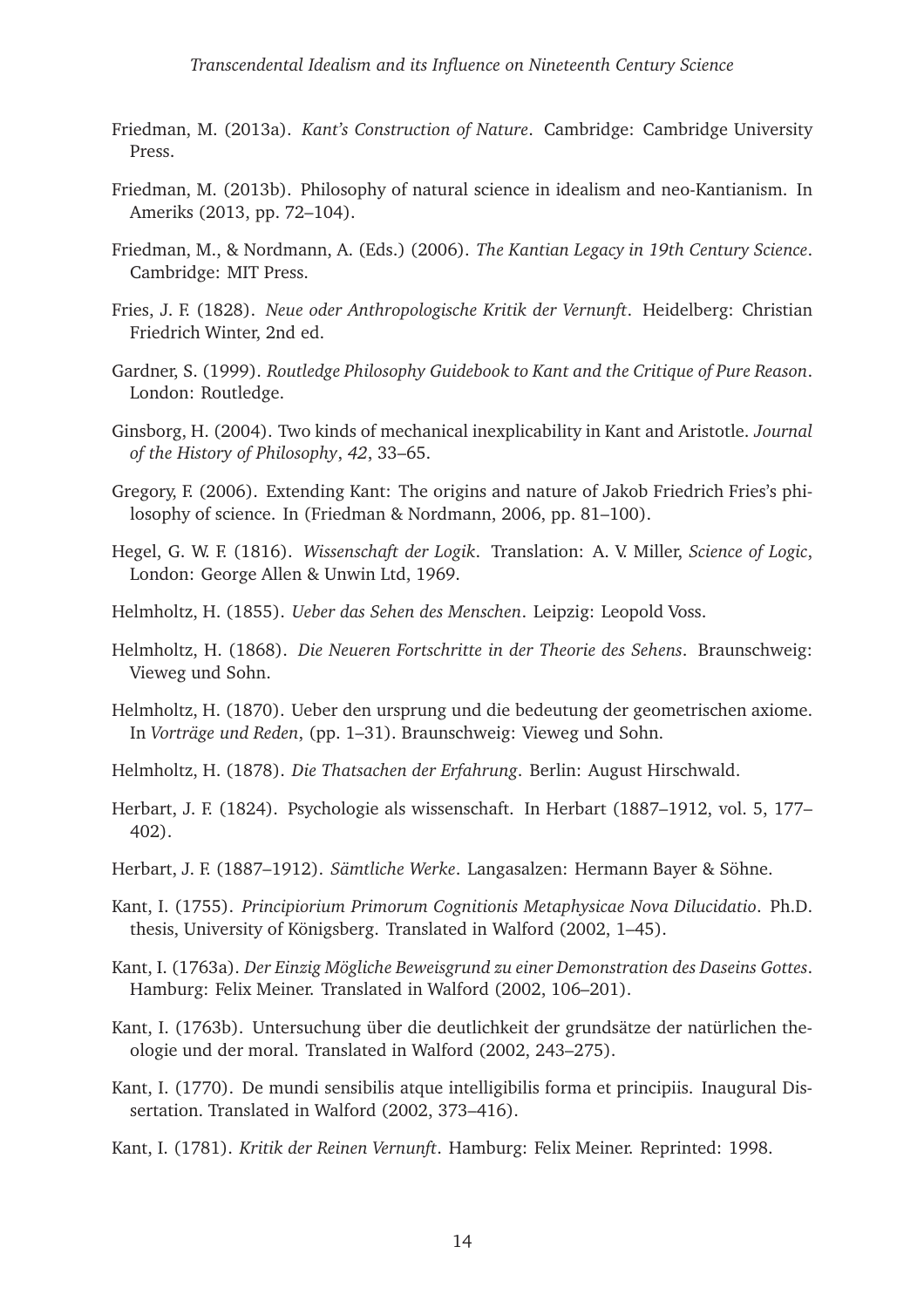- <span id="page-14-0"></span>Kant, I. (1786). *Metaphysische Anfangsgründe der Naturwissenschaft*. Translation: Michael Friedman, *Metaphysical Foundations of Natural Science*, Cambridge: Cambridge University Press, 2004.
- Kant, I. (1788). *Kritik der Praktischen Vernunft*. Translation: Werner S. Pluhar, *Critique of Practical Reason*, Indianapolis: Hackett, 2002.
- <span id="page-14-1"></span>Kant, I. (1790). *Kritik der Urteilskraft*. Translation: Werner S. Pluhar, *Critique of Judgment*, Indianapolis: Hackett, 1987.
- <span id="page-14-7"></span>Kanterian, E. (2013). The ideality of space and time: Trendelenburg versus Kant, Fischer and Bird. *Kantian Review*, *18*, 263––288.
- <span id="page-14-11"></span>Leary, D. E. (1982). The psychology of Jakob Friedrich Fries (1773–1843): Its context, nature, and historical significance. *Storia E Critica Della Psicologia*, *3*, 217–248.
- <span id="page-14-12"></span>Lenoir, T. (2006). Operationalizing Kant: Manifolds, models, and mathematics in Helmholtz's theories of perception. In [\(Friedman & Nordmann](#page-13-16), [2006](#page-13-16), pp. 141–210).
- <span id="page-14-2"></span>McLaughlin, P. (1990). *Kant's Critique of Teleology In Biological Explanation: Antinomy and Teleology*. Lewiston: The Edwin Mellen Press.
- <span id="page-14-10"></span>Nelson, L. (1971). *Progress and Regress in Philosophy, Volume II*. Oxford: Basil Blackwell.
- <span id="page-14-9"></span>Pulte, H. (2[006\). Kant, Fries, and the expanding universe of](#page-13-16) science. In (Friedman & Nordmann, [2006](#page-13-16), pp. 101–121).
- <span id="page-14-3"></span>Quarfood, M. (2004). *Transcendental Idealism and the Organism: Essays on Kant*. Stockholm: Almqvist & Wiksell International.
- <span id="page-14-4"></span>Richards, R. J. (2013). The impact of German idealism and romanticism on biology in the nineteenth century. In [Ameriks](#page-12-13) [\(2013](#page-12-13), pp. 105–133).
- <span id="page-14-13"></span>Richardson, A. (2006). "The fact of science" and critique of knowledge: Exact science as problem and resource in Marburg neo-Kantianism. In [\(Friedman & Nordmann](#page-13-16), [2006](#page-13-16), pp. 211–226).
- <span id="page-14-8"></span>Sassen, B. (Ed.) (2000). *Kant's Early Critics*. Cambridge: Cambridge University Press.
- <span id="page-14-6"></span>Schelling, F. W. J. (1799). *Erster Entwurf eines Systems der Naturphilosophie*. Translation: Keith R. Peterson, *First Outline of a System of the Philosophy of Nature*, Albany: SUNY Press, 2004.
- <span id="page-14-5"></span>Schnädelbach, H. (1984). *Philosophy in Germany 1831–1933*. Cambridge: Cambridge University Press.
- <span id="page-14-14"></span>Scholz, E. (1982). Herbart's influence on Bernhard Riemann. *Historia Mathematica*, *9*, 413–440.
- <span id="page-14-15"></span>Stauffer, R. C. (1957). Speculation and experiment in the background of Oersted's discovery of electromagnetism. *Isis*, *48*, 33–50.
- <span id="page-14-16"></span>Walford, D. (2002). *Theoretical Philosophy 1755–1770*. Cambridge: Cambridge University Press.